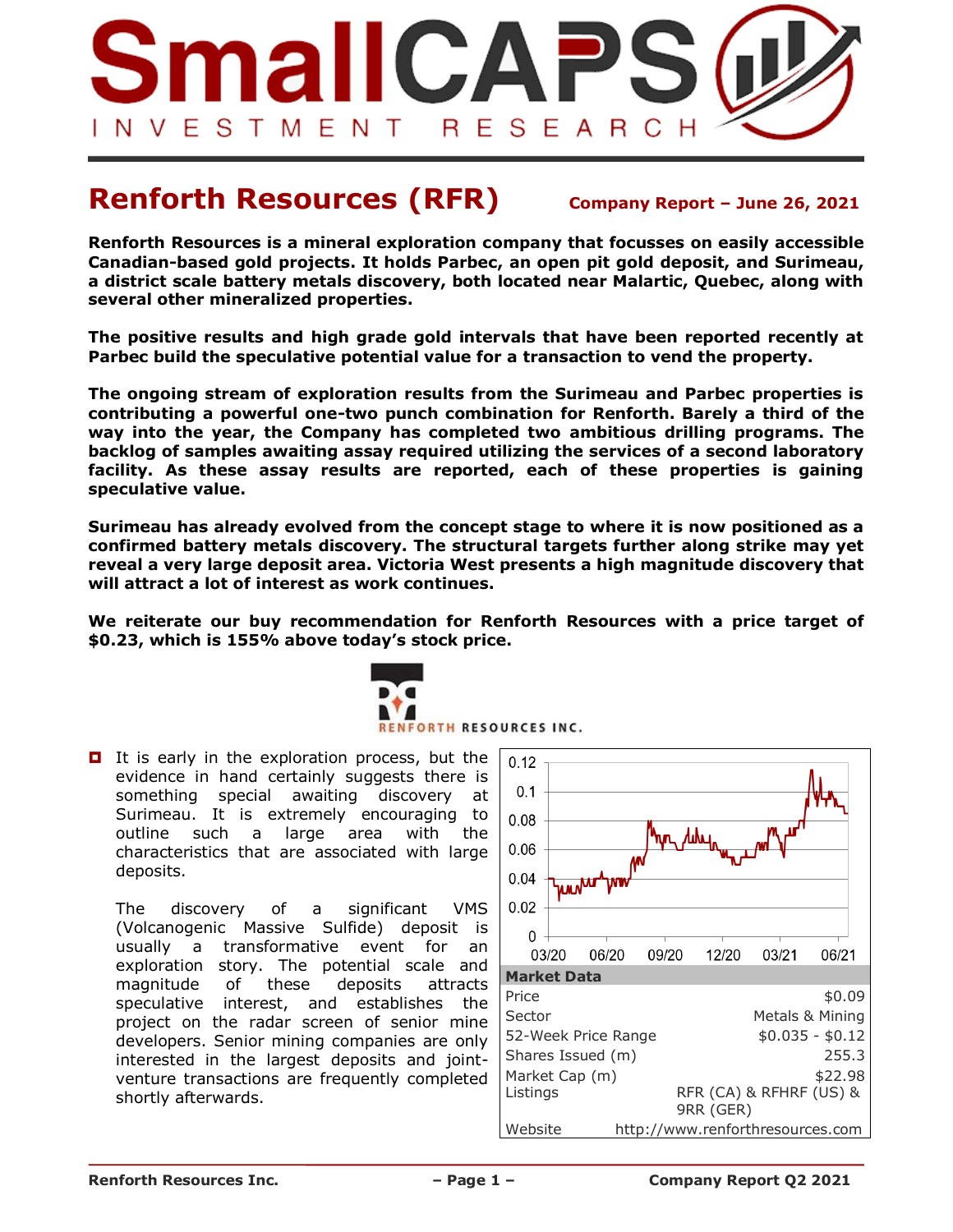# THE COMPANY

Renforth Resources Inc. is a Toronto-based gold exploration company with interests in established exploration camps in both Quebec and Ontario.

In August 2020, Renforth sold New Alger, its most advanced project, to Radisson Mining Resources In. for the following consideration:

- 12 million class A common shares of Radisson issued to Renforth valued at \$3,840,000;
- **D** \$0.5 million in cash; and
- **D** A \$1.5 million cash contingent payment, payable on the earlier of the announcement of commercial production at New Alger, a sale of New Alger for more than C\$40 million or a change of control of Radisson.

Concurrent with the sale of New Alger, Radisson acquired 24,000,000 common shares of Renforth via a private placement which occurred at \$0.135 per flow through share sold, with no warrants. The private placement resulted in proceeds to Renforth of  $$3,240,000.$ 

Moreover, the Company retains exposure to the New Alger project through its shares of Radisson, also giving Renforth exposure to Radisson's other project, namely the O'Brien mine.

As Renforth sold New Alger, its 100% owned **Parbec property** became the Company's flagship asset. Parbec has a shallow gold resource with a 1.8 kilometer strike length and is situated along the Cadillac Break, a region, which is known for hosting some of Canada's biggest and deepest gold mines, including Agnico Eagle's [NYSE:AEM] LaRonde mine, and Eldorado Gold Corporation's [NYSE:EGO] Lamaque mine. In this region, gold is mined as deep 1,500 meters below the surface, such as at the adjacent pastproducing O'Brien mine. A 2020 resource estimate showed that Parbec contains over 280,0000 ounces of gold. Similar to New Alger, about 80% of the mineralization was found at a depth of 200 meters or less. However, based on the first assay results from a recently completed 15,569m drill

program, it's clear that Parbec's resource estimate significantly understates the properties' true resource potential.

In July 2020, Renforth opted to delineate the southern extension of the West Malartic property as a distinct exploration project area. The renamed **Surimeau project** hosts several target areas for precious (gold) and base (nickel, copper and zinc) metals. Located south of the Cadillac Break, the property has several points of road access, hydro-electric power lines running through it and rail lines nearby. The Surimeau District Property hosts numerous areas of interest, both the sulphide nickel rich VMS targets such as the  $\sim$ 5km Victoria West prospect, which Renforth is currently focussed on, as well as the gold prospects. Both the gold and battery metal targets are supported by historic findings and Renforth's follow up exploration. Although assay results from a 3456m, 15 drill hole program, completed in April 2021, are largely still outstanding, the Company has recently commenced another 1000m drill program at Surimeau.



**Geologists at work at the Victoria West target.** 

In addition, Renforth holds the **Malartic West property**, contiguous to, and interpreted from geophysics to be the structural extension of, the Canadian Malartic Mine, Canada's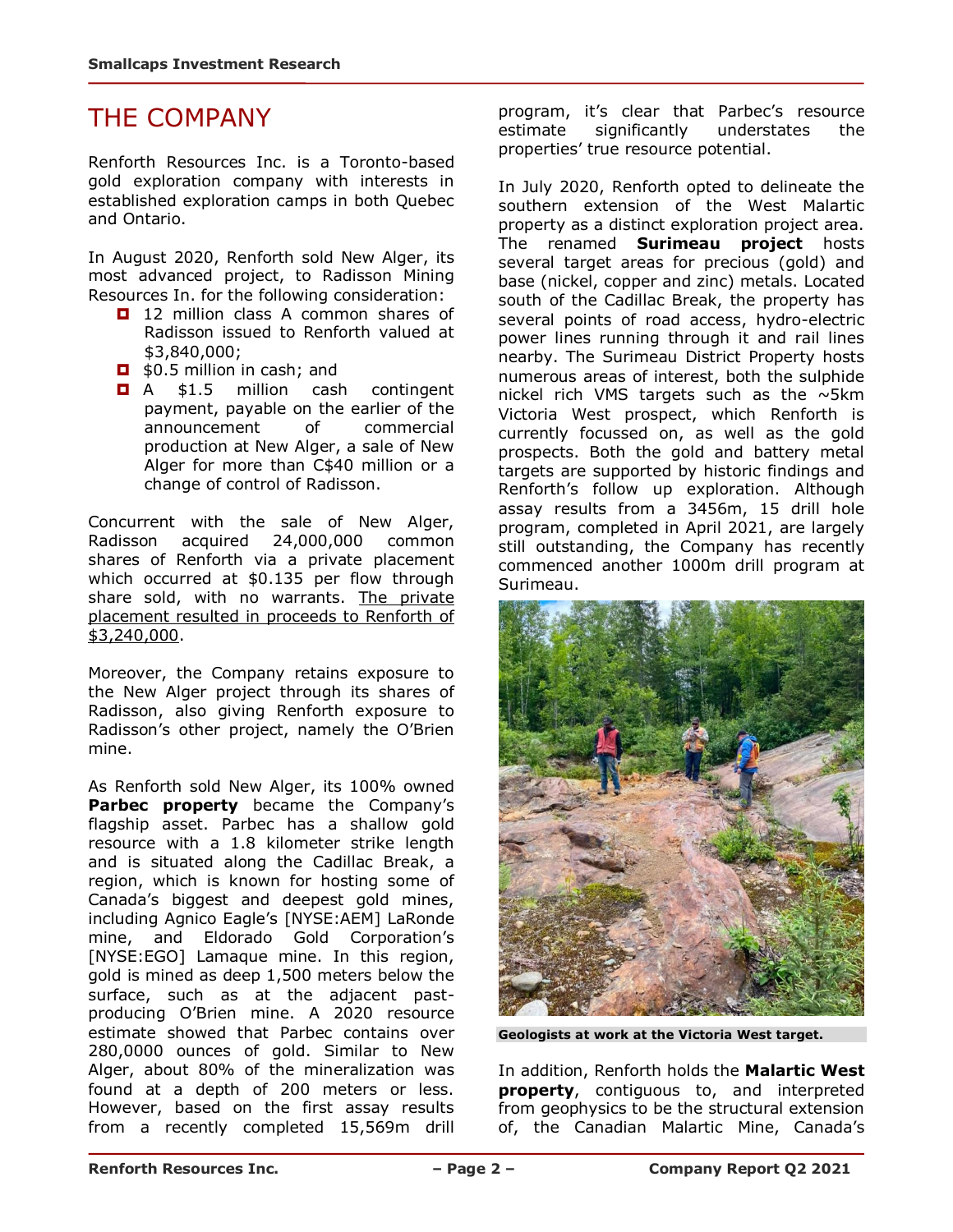largest open-pit gold mine. A 1000m drill program will soon commence at the property.

East of Val d'Or Renforth has assembled the gold-bearing **Denain-Pershing property**, covering both the eastern little explored termination of the Cadillac Break in to the Grenville front and a gold bearing banded-iron formation on the property.

Finally, in Ontario, the Company owns 100% of the **Nixon-Bartleman property**, located on the Porcupine-Destor fault in the West Timmins Mining area, another historic gold occurrence with a couple of old shallow pits onsite and a history of past drilling which has not yet defined the gold occurrence.

Short term, the Parbec Gold property offers easy road access exploration and development with deep labour pools and service providers to draw upon. The balance of the property portfolio gives shareholders access to longer term blue sky opportunities through basic exploration on prospective ground with historically identified gold occurrences.

# PARBEC

The Parbec property is 100% owned by Renforth, subject to a gross metal royalty (GMR) of 3%. It is located on a never mined portion of the Cadillac Break, and is contiguous to the Canadian Malartic super pit mine with its 10 million ounce resource (2014), and immediately adjacent to the East Amphi mine (inferred resource of 1.4Mt grading 1.47 g/t Au) which forms part of the Canadian Malartic Mine Property.

The Parbec property has established Renforth as a serious exploration story in Quebec. Originally acquired through an acquisition deal with Globex Mining, Parbec is the most advanced of Renforth's holdings and appears to be emerging as a development candidate.

In May 2020, Renforth reported a compliant Mineral Resource Estimate for Parbec. A great deal of information was summarized within this concise document. This included results from previous operators of the property, as well as work conducted by Renforth during the last 4 years, including a total of 37 drill holes, each of which encountered gold. The defined gold zone has been confirmed by drilling to a depth of 738m and extends along a confirmed strike length of roughly 1,800m through the property. The system remains open for expansion as further exploration continues.

Of course, the highlight numbers of a resource report are the estimated gold ounces for the deposit. A total of 104,500 ounces of gold was estimated in the Indicated category, within 1,822,000 tonnes of mineralization that averaged 1.78 g/t gold. Another 177,300 ounces of gold was classified as Inferred based on 3,122,000 tonnes bearing an average of 1.77 g/t gold. The majority of the resource outlined so far at Parbec is situated near surface, which opens the potential for an open-pit mining scenario.

| <b>Class</b>                          | <b>Tonnes</b><br>(000)         | Grade<br>(g/t Au) | <b>Contained</b><br>ounces |
|---------------------------------------|--------------------------------|-------------------|----------------------------|
| Indicated                             | 1,822                          | 1.78              | 104,500                    |
| Inferred                              | 3,122                          | 1.77              | 177,300                    |
| <b>The</b><br><b>Company Filings.</b> | 2020 Parbec Resource Estimate. |                   | Source:                    |

The intrinsic value of a gold deposit is a function of many considerations that impact on the likelihood for a successful mine development. Open-pit mining enables much lower cost operations than a comparable underground mine. Typical open pit mines in operation today are profitable with average gold values of less than a gram per tonne. For comparison, the currently published reserves for the enormous Canadian Malartic mine average 1.11 g/t of gold. Renforth has already surpassed this grade at Parbec with the potential for further gains ahead.

A cutoff grade of 0.32 g/t gold was plugged into this estimate. All gold intervals below this grade were not considered in the report. This is based on a gold price assumption of \$1450 per ounce. Considering that the current gold spot price is in the range of \$1850, it's clear that there's plenty of room to move this assumption higher in a future update. This alone would generate a larger total gold resource for the purpose of modeling the deposit.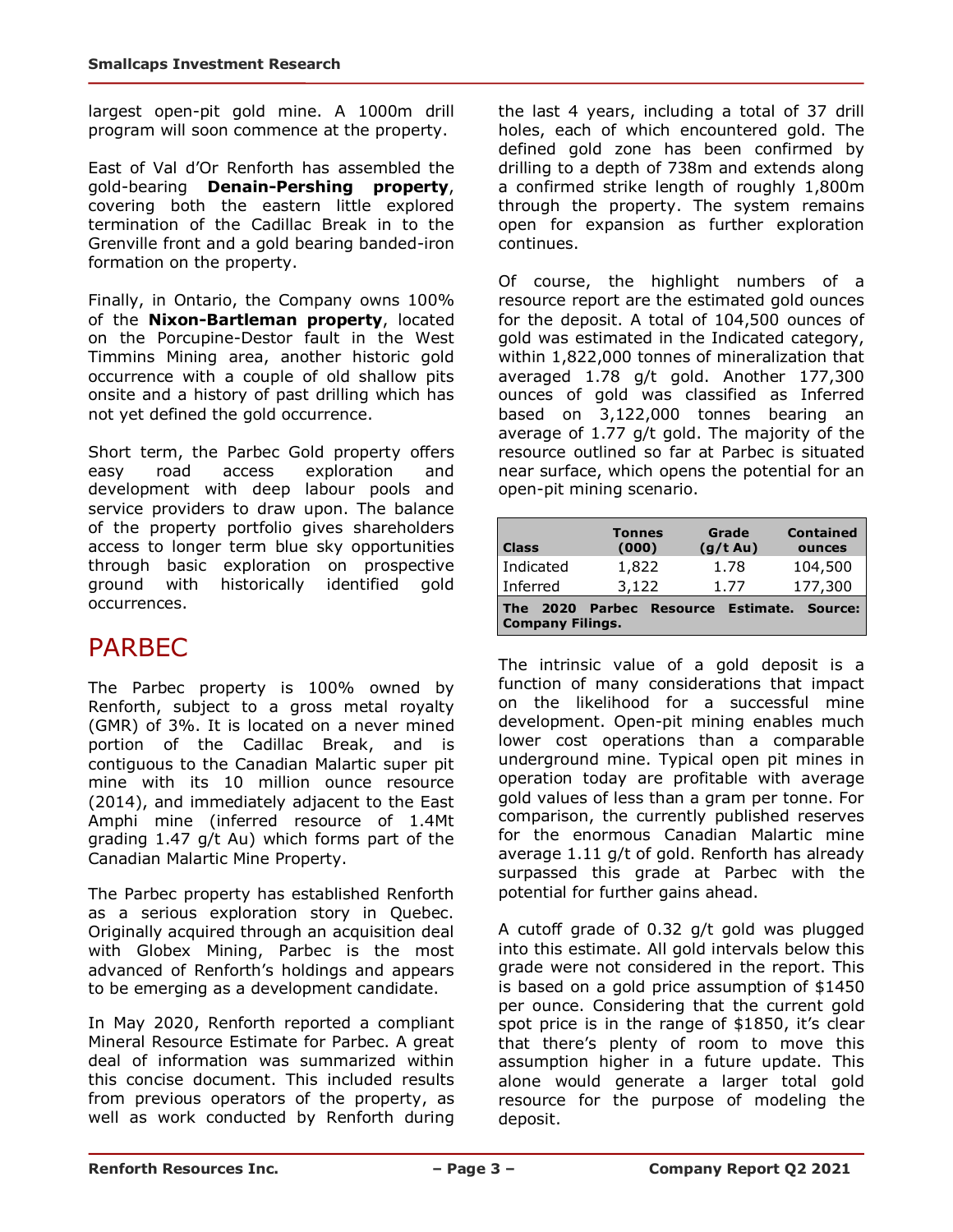#### Aggressive Drilling Program

In September 2020, Renforth launched an aggressive diamond drilling program at Parbec with the overall objective to expand the deposit area and build the gold resource. Over the course of seven months, a total of 15569m were drilled, including a certain number of twinned holes designed to validate the inclusion of assay data produced in ~13,000m of drilling which took place between 1986 and 1993 and was not included in the May 2020 resource estimate.

Renforth continues to receive small batches of assay results from the recently completed program at Parbec. Almost every week the Company reports another series of assay data. And as shareholders have become accustomed, the results are very good. Below is a table with the 'Top Ten Interval List' from the 2020/21 drill program at Parbec.

| <b>Hole Number</b>                                                        | From<br>(meters) | Τo<br>(meters) | <b>Interval</b><br>(meters) | Gold<br>$\left( q/t\right)$ |
|---------------------------------------------------------------------------|------------------|----------------|-----------------------------|-----------------------------|
| PAR-20-112                                                                | 254.8            | 276.25         | 21.45                       | 5.57                        |
| PAR-21-127                                                                | 255.25           | 279.25         | 24.1                        | 3.78                        |
| PAR-21-133                                                                | 232              | 244.5          | 12.5                        | 6.9                         |
| PAR-20-116                                                                | 108.9            | 158.5          | 49.6                        | 1.46                        |
| PAR-21-128                                                                | 280.9            | 293.5          | 12.6                        | 4.39                        |
| PAR-21-131                                                                | 48.45            | 58             | 9.55                        | 4.42                        |
| PAR-21-13                                                                 | 91.9             | 106            | 14.1                        | 2.15                        |
| PAR-20-100                                                                | 88.5             | 109.5          | 21                          | 1.21                        |
| PAR-21-128                                                                | 259.25           | 269.5          | 10.25                       | 2.37                        |
| PAR-20-104                                                                | 53               | 66             | 13                          | 1.72                        |
| Assay intervals are presented as measured in core box, not<br>true widths |                  |                |                             |                             |

Some drill holes were collared as an infill hole between known gold intervals from previous drilling work. However, the distance between those values was too wide to enable calculation of gold resources for that section. With the successful result of numerous gold sections documented in these holes it means that the gaps of the deposit may now be confirmed as valuable gold resource zones when the next update is presented.

Additionally some of the drill holes were targeted to twin historic holes. If about 10% of the historical drill holes can be replicated and the drill core analysis generates similar results, then previous data is validated for

these zones. If so, then the historical drill holes will be considered accurate and may be included in the next resource update. All of the twinned holes confirm the results from the past.

Another interesting aspect is that gold zones are encountered below 300m down hole. This represents another indication of the potential for higher grade gold alteration to depth.

Back in March of this year, Renforth also reported that a new gold-bearing zone had been discovered, hosted in the Pontiac sediments adjacent to the Cadillac Break structure. The Company presented assay results from drill hole Par-20-105, which included distinct gold zones at three separate intervals of core. Among these sections, one interval of 3 meters carried an average grade of 6.43 g/t gold. Another interval spanning 1.5 meters closer to surface encountered 5.34 g/t gold. A very narrow high grade interval between these two sections was mineralized with  $15.8$  g/t gold, which amounts to one of the highest grade intervals reported so far at the property.



**Parbec drill core from hole PAR-20-105**

All of the data presented from the recent exploration work at Parbec so far has been positive. Wider intervals are being encountered regularly. These chunky goldbearing zones contribute towards a greater tonnage of mineralization and build resource ounces for the overall deposit. Higher grade gold values continue to be reported in each batch of assay results.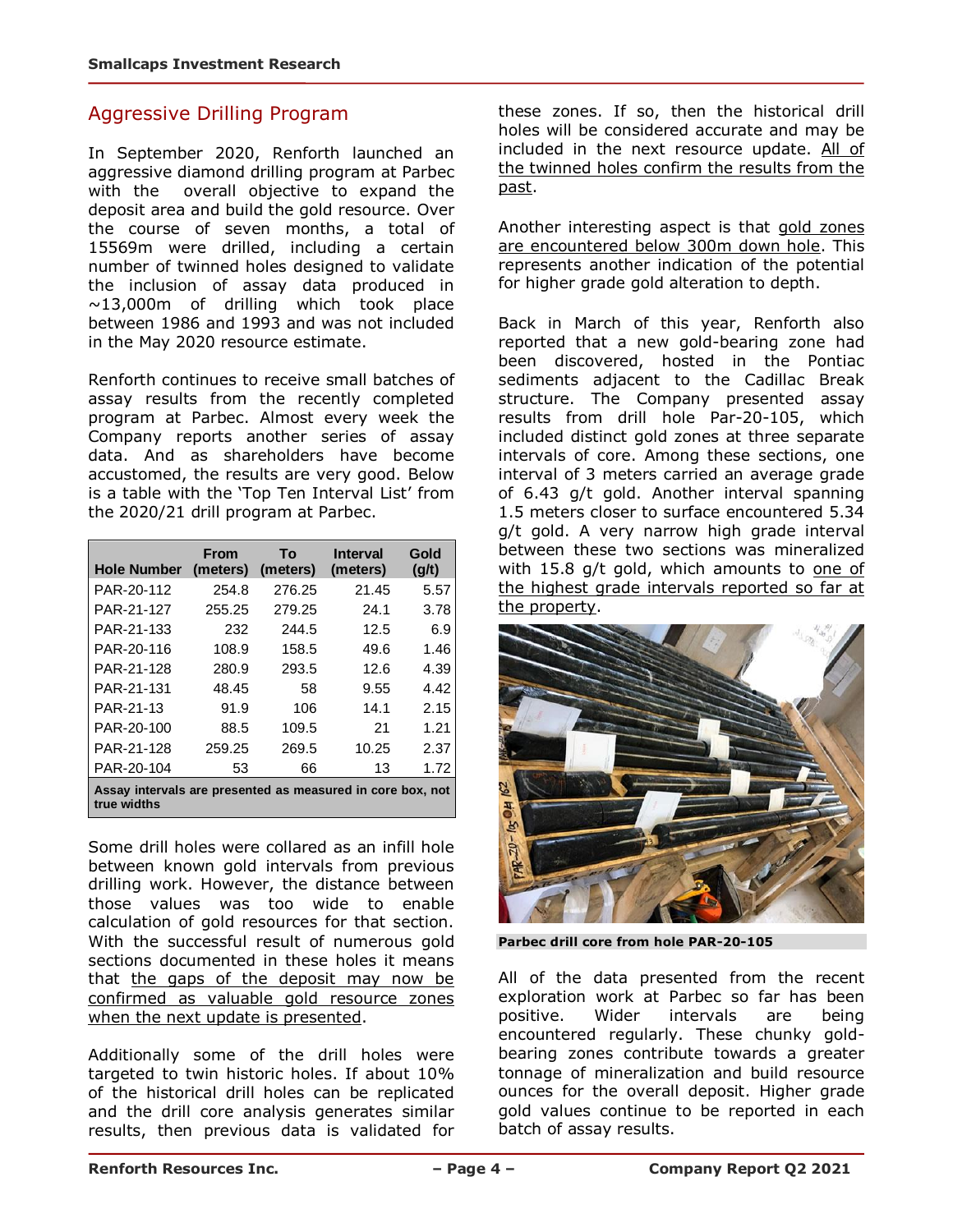As the backlog of assays is finally resolved, the Company will begin an updated resource estimate for Parbec to include all of this additional data. The expectation for a material increase to the total gold resource for the deposit is validated by the results in hand so far.

With several under-utilized processing plants in operation, a short distance from the property, Parbec may be advanced as a low cost mine with access to toll milling facilities. The project may also be under consideration for an acquisition deal by several established mining companies in the district. Either one of these scenarios could be a transformative event for Renforth.

### **SURIMEAU**

When Renforth opted to divide the West Malartic property and rebrand the southern portion as the Surimeau project, perhaps some people considered this a marketing tactic. However the Company was confident based on analysis of regional geology.

A team of six experienced and respected geologists investigated the property during the summer of 2020. Based on observations by the field team and the assay results from grab samples, plus a review of the historical work carried within the property area, a geological model was developed building the case for the Surimeau project as an exceptional exploration asset.

Two enormous magnetic anomalies associated with mineralization have been outlined from this work. One extends some 30kms along strike in the northern section of the property. The other, located to the south, runs for an estimated length of 20kms. The surface area of these systems is impressive, as the corridor of alteration ranges between 100 to 500 meters in width. That Renforth controls the entirety of two similar and highly prospective systems within one wholly owned property is exceptional, considering Surimeau is located in the midst of one of the most productive mining trends in Canada.

Of note, both systems are clearly illuminated based on interpretation of geophysical surveying previously completed with an airborne MAG sensor. Historical drilling work was completed by prior operators at four areas of the property. These areas (Victoria West, Colonie, Surimau and LaLonde) are closely aligned to the interpreted strike of the systems. Attractive grades of nickel were reported within the drill core. In addition, promising content of zinc, copper and silver was also encountered. Although the historical values of the mineral samples may not be relied upon under current standards of reporting for exploration results, they do serve as an indication that alteration zones are present within the property area.

As confidence in the area grew, Renforth decided to stake new property holdings around these target areas. The combined area of the consolidated properties has as such increased to a formidable 260 square kilometers.

### Three Drill Programs in Nine Months

A preliminary fieldwork program was launched at Surimeau in October of last year. Most of the structural corridors of interest identified at the property through geophysical survey interpretation are covered with a layer of overburden. However, the exploration team identified surface alteration exposed at outcrop within the 5 km long Victoria West target area.

The field work was followed by a maiden drill program of two and a half (due to equipment failure) shallow holes targeting Victoria West. Near surface base metals mineralization was encountered in all three of the drill holes. Distinct intervals of nickel, copper and zinc enrichment were hosted within volcanogenic massive sulphide (VMS) alteration, often intertwined with ultramafic alteration zones.

One interval of more than 20 meters encountered an average of 0.126% nickel. In another drill hole, 13 meters of 0.156 nickel was reported. Several enriched zones of copper and zinc were also present in drill core intervals. Achieving notable mineralized intervals just below surface in what was a very limited amount of drilling, was a very promising achievement.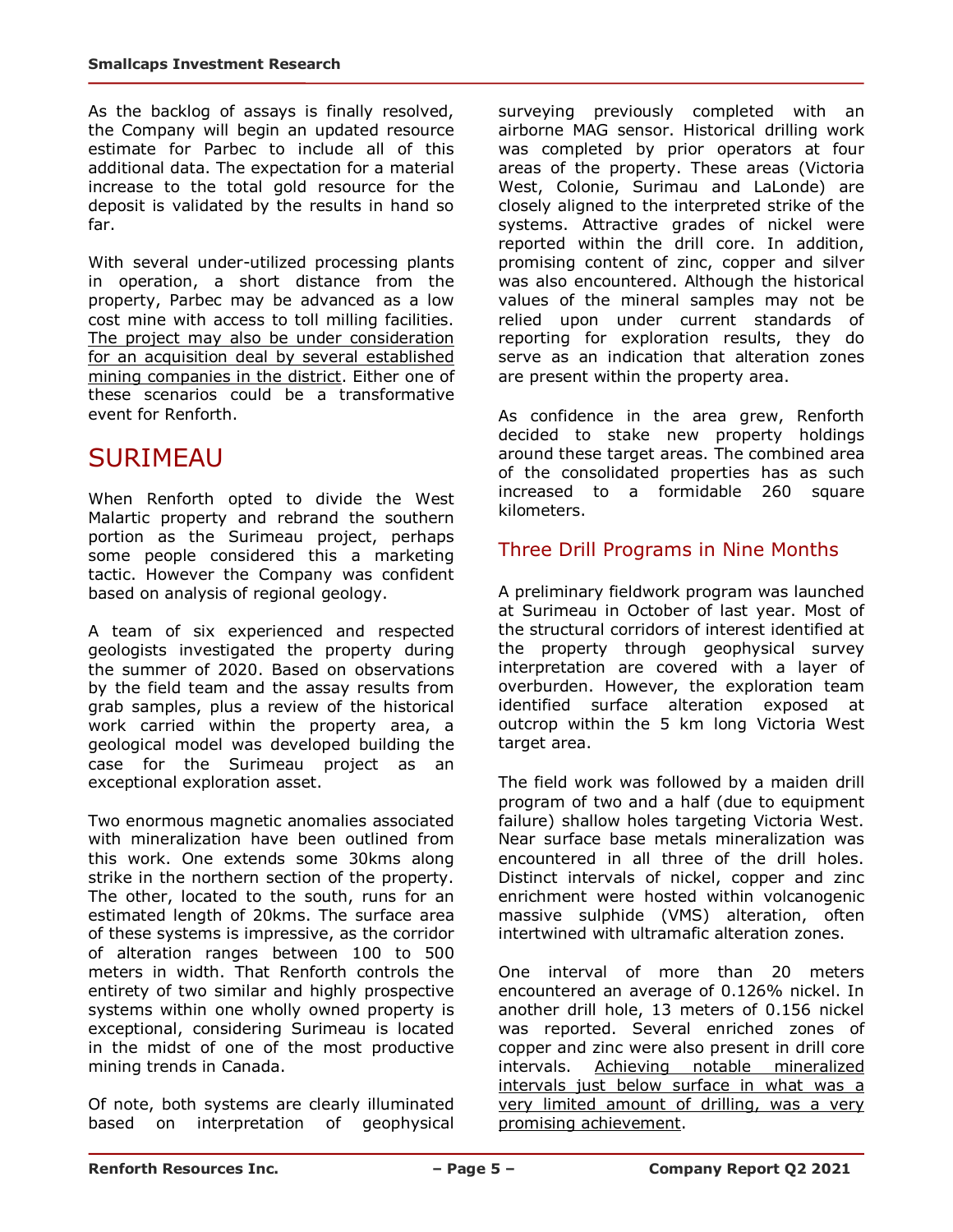Due to the strong results, Renforth completed another 15 drill holes, totaling 3,456m, earlier this year. In total they drilled off 2.2kms of strike within the Victoria West target area.



**The 2020 drilling, indicated with the red box, forms a 5km area of mineralization in the western end of a 20km trend, which is also mineralized on the eastern end. In between, there is no data, or outcrop, but potential as the intrusives and geophysics continue.**

Although some partial assay results have been received from this drill campaign, Renforth has opted to wait until data for at least a full set of results from the drill hole is available before releasing the news. The expectations are high because the interpreted magnetic anomaly highlighted for the Victoria West target area appears to have been<br>confirmed with the visible sulphide confirmed with the visible sulphide mineralization observed in the drill holes.

Because of these visual results, Renforth's management is confident enough to proceed with a new 1000m drill program, which commenced this week. The Company will be utilizing a one man, day shift only drill rig, capable of approximately 300m per hole, to drill undercuts of the previously completed 200m holes, which were drilled south at 45 degrees dip.

Renforth has outlined a discovery area up to 250m in width. The drilling work has encountered base metals alteration in every drill hole for more than 2.2km of strike length. While the overall size of this mineralized system is impressive so far, Renforth's geological team believes that the system may extend up to a further 4km to the west and 12km to the east of the currently outlined zone. The Victoria West Target area is therefore evolving into a promising discovery area with the potential to achieve a significant base metals deposit. Moreover, Victoria West is just one of many similar structural targets identified within the enormous property area.

Base metals mineralization including chalcopyrite, pentlandite and sphalerite was observed in drill core. These sulphide minerals are commonly associated with deposits of copper, nickel and zinc. This suite of base metals is currently in high demand for industrial consumption related to the manufacturing of batteries for electric vehicles.



**Drilling and surface sampling at Surimeau have resulted in the discovery of a large scale nickel/copper/zinc system on surface and to shallow depths over ~5km in the western end of the central Surimeau anomaly.**

As the production of electric vehicles is expected to continue increasing, the market for battery metals is facing supply constraints. This in turn is contributing to higher prices for these metals, and also encouraging fast track for development of new mines to keep up with demand. **The timing could not be better for Renforth to be advancing an exciting new discovery that is already demonstrating attractive intervals bearing battery metals even at this early stage of exploration**.

# MALARTIC WEST

The Malartic West property was originally acquired by Renforth based on proximity to the Canadian Malartic gold mine, Canada's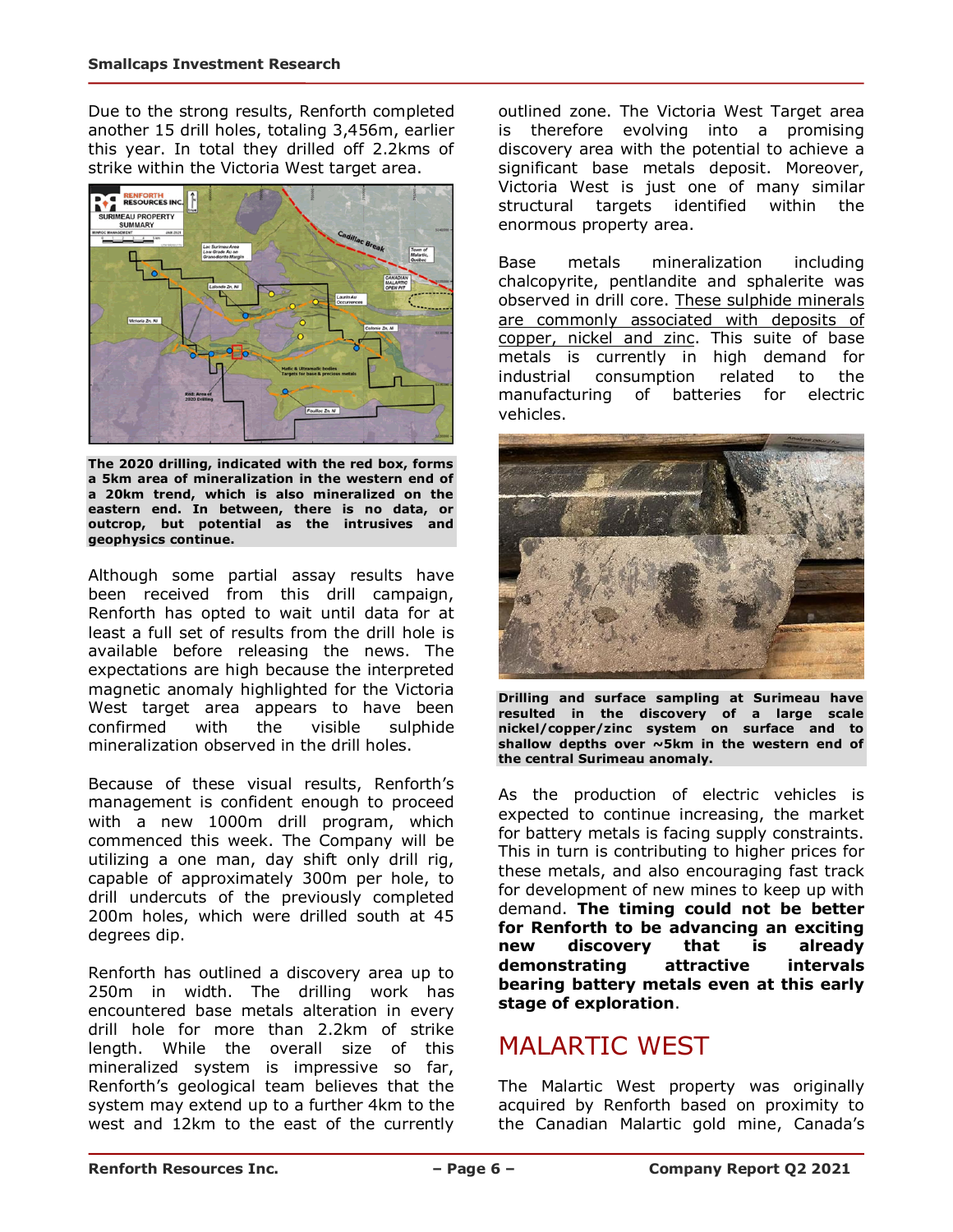largest open pit gold mine. The large land package had been overlooked by other players and was available so Renforth secured ownership in the hopes that the favorable conditions that contributed to emplace attractive gold deposit elsewhere in the district may have also been at work within this section.



**Malartic West property map.** 

This tactic has been proven successful many times for other companies in other places. The presence of promising geologic formations close to established deposits - 'closeology'- is reason enough to acquire an exploration property.

The 100% owned Malartic West property covers 53 km² and is adjacent to the Canadian Malartic Mine and the Surimeau property. This prospective land package has been drilled and prospected to some degree, in both instances delivering gold values.

Sediment-hosted gold alteration has been encountered within the property a setting similar to the gold resource zones of the neighboring mine. However, it is an intriguing surface showing of copper-silver alteration that will become the initial exploration target. This zone was encountered through surface prospecting and sampling work completed by a previous operator.

Renforth sent a team to the surface outcrop area in 2019 as part of a wider reconnaissance effort at Malartic West. Grab samples were collected during two visits that fall. Appealing alteration was encountered with grades of up to 3.59% copper. The best assay results included values up to 8.31 g/t silver. These results confirmed historic data reported by SOQUEM from trenching and sampling efforts. This outcrop target has been traced along a strike of 160m where a layer of surface overburden prevented further investigation.

A 1000m drill program is scheduled to investigate these intriguing findings further. This maiden drill program is exciting, because so far there is limited data available to provide clues on the structural setting below the outcrop. Even determining the potential strike is challenging since the surface showing extends into a section of heavy overburden. At least one 'blind' drill hole will speculatively target the unknown extent below the surface overburden zone.

The copper-silver target zone is located within an area that does not demonstrate a geophysical signature. Enrichment of these two metals in the same deformation zone is considered unusual in this part of Quebec. Program geologists are very hopeful that the drill core may duplicate the surface sampling results. Encountering a few intervals of similar grades across meaningful core widths would therefore amount to a very successful start for the exploration at this property.

Mind that although the copper-silver target represents an area of interest for the maiden drilling effort, it is by no means the entire story for Malartic West. The Cadillac Break structure, for example, passes within a few hundred meters from the northeast corner of the property. In addition, there are many other structural targets that will be worthy of further exploration work in the future.

### NIXON-BARTLEMAN

Renforth holds 100% of the Nixon-Bartleman project, subject to a 2.5% NSR. The property consists of 24 staked claims over an area of 313Ha, and is located just 10 kilometers from producing gold mines of the Destor-Porcupine Fault. This property itself is known to host five gold bearing quartz veins in a structurally complex environment.

It was discovered in the 1920's and has seen several owners and exploration campaigns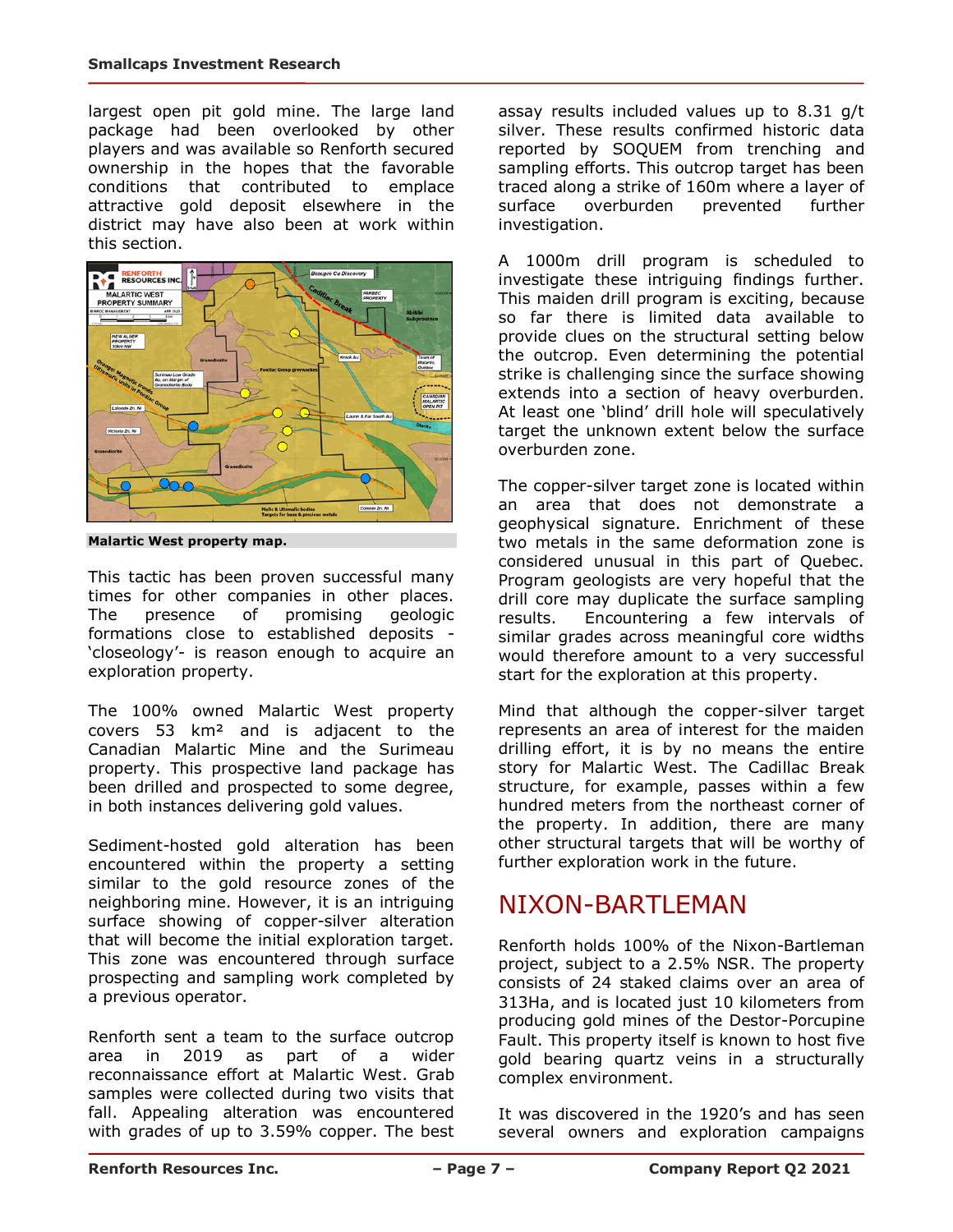with a modest amount of drilling, most recently in 2004, 2005 and 2011 where ~4500m were drilled. Assay results included up to 40 g/t gold and intersected a goldbearing porphyry.



**The image above is a specimen sample from Nixon-Bartleman obtained from the family of the earlier holder of the property.**

Renforth undertook one field campaign in 2014 which extended the mineralized strike length from  $\sim$ 200 meters to  $\sim$ 450 meters. Sample results included an interval of 0.3m with an average grade of 22.1 g/t gold.

Currently, data compilation is underway, which will involve historic exploration activity from as far back as the 1920s. Geophysical survey data will also be part of this program. Ideally, this full review of all information will shed light on structural controls for gold emplacement. Geologists may use this compilation to identify specific exploration targets. The process is expected to take a couple of months, with the objective to consider all previously known results as the planning advances for future exploration work at the property.

### DENAIN-PERSHING

The wholly owned Denain-Pershing Project is 10,001 hectares in size. It is located in an active mining camp, on strike to the Chimo Mine and contiguous to the Croinor Mine. It's a virtually unexplored and very prospective area.

In March 2017, Renforth first acquired a 100% interest in the Denain Gold Project, located on the Cadillac Break, approximately 10km east of the former Chimo Mine. The property hosts the Americ Au Occurrence and the Matchi-Manitou and Sullivan Cu/Zn occurrences. The vendor retained a 2% Net Smelter Return (NSR) on the claims, half of which (1% of the 2%) can be purchased by Renforth for \$500,000.

Four months later, the Company also acquired the adjacent gold bearing 2244 Ha Pershing claim block. Elevated gold assays are reported from exploration programs in the 1980s and 1990s. The most recent drill results showed 145 g/t Au in a first screen analysis and 44.6 g/t Au in the second screen analysis of the same sample, taken from 190.35m to 190.65m. The variability of the results is indicative of coarse gold. In hole FG11-04 assay results reported were 18.3 g/t Au over .015m and 10.5 g/t Au over 0.20m. These results were reported by a prior operator, Forest Gate Energy, in 2011.

The Pershing property was acquired from two vendors. One vendor retained a 2% NSR on 36 of the purchased claims, with Renforth able to buy back half of the NSR (1% NSR) for \$1,000,000 for a period of 10 years. The other vendor retained a 2% Gross Metal Royalty on 3 of the claims.

In May 2018, Renforth granted Chalice Gold Mines Limited an earn-in option. In order to earn an 80% interest in the Denain-Pershing Property, over a 3-year period, Chalice would have to make payments to Renforth totaling \$200,000 (\$50,000 was paid on signing the agreement) and spend \$1,250,000 in work on the property. Once Chalice had earned the interest, a 80/20 joint venture would be formed between Chalice and Renforth.

In July 2019 however, O3 Mining [TSXV:OIII] acquired the Canadian assets of Chalice Gold Mines. As a result, O3 Mining has taken over all responsibilities of Chalice for the Denain-Pershing property. Note that O3 Mining is a company formed and supported by Osisko Mining [TSX:OSK].

# FINANCIALS

The exploration properties acquired by the Company are still in the early exploration and development stage. Until sufficient work has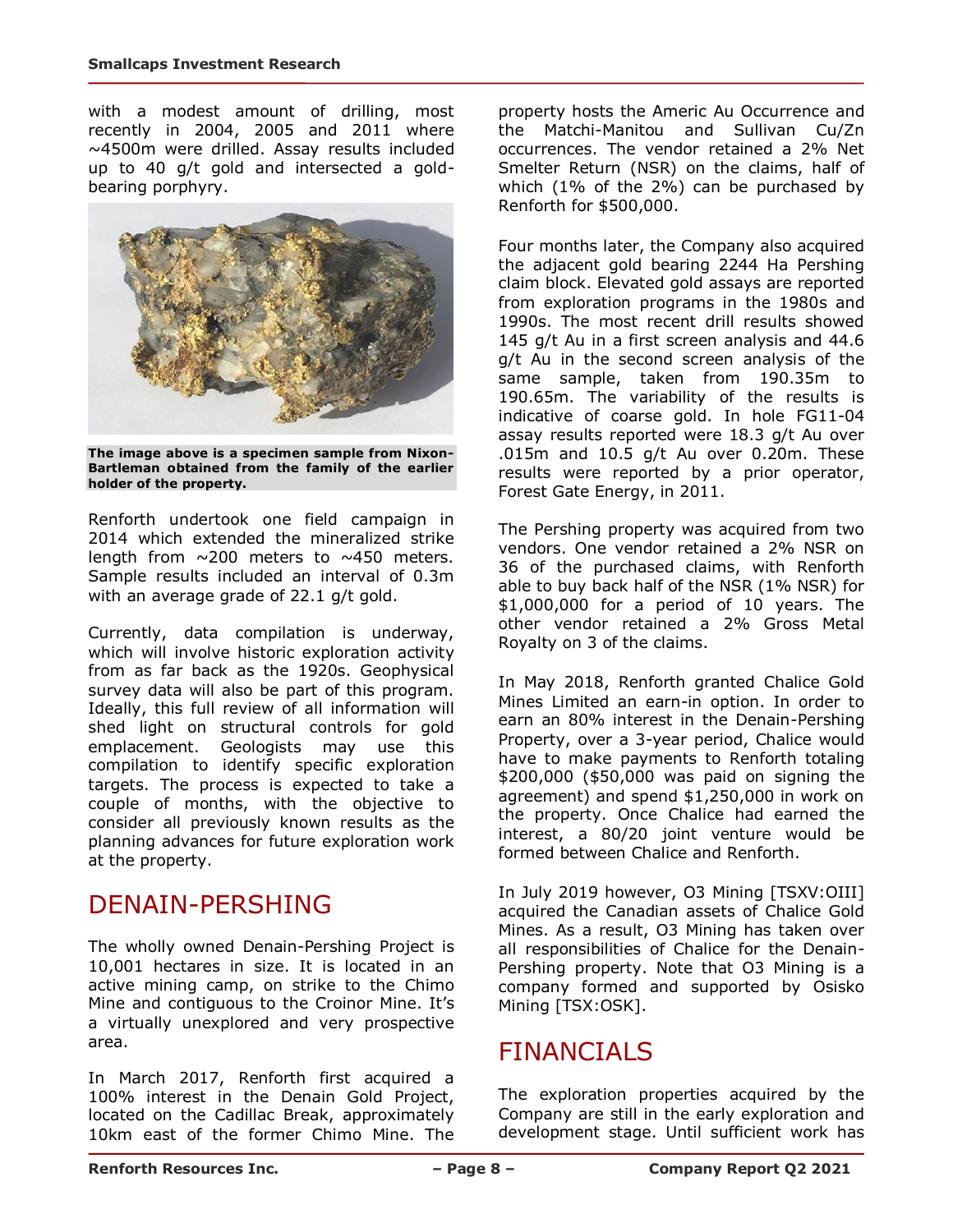been completed to confirm the feasibility of any specific interest being placed into production, it is anticipated that the Company will not have any material revenue.

Obviously, the generation of revenues is not what Renforth shareholders are looking for in the first place. The increase of gold resources at the properties, and the potential sale of another property – or the entire Company – are the main drivers for share price appreciation, and as such for share ownership.

| <b>Amounts in \$000's</b>       | 03/31/21 | 03/31/20 |
|---------------------------------|----------|----------|
| General & Corporate             | 442      | 131      |
| <b>Exploration Expenditures</b> | 478      | 460      |
| <b>Total Expenses</b>           | 921      | 591      |
| Flow Through Share              |          |          |
| Premium                         | 1,740    | 271      |
|                                 |          |          |
| <b>Net Income (Loss)</b>        | 580      | (320)    |
| Diluted Shares Outs.            | 323,546  | 268,534  |
| Diluted EPS                     | 0.00     | (0.00    |

### Balance Sheet As Of March 31, 2021

As at March 31, 2021 the Company's cash decreased to \$1,597,943 from \$2,634,013 at December 31, 2020. The Company's working capital was \$ 5,323,841 compared to \$4,744,252 at December 31, 2020. The decrease in cash was due to \$1,036,070 spent on operating activities (compared to \$637,284 spent in Q1 2020). The increase in cash used is the result of flow through financing raised in 2020 of which \$2,511,655 is required to be spent by the end of 2021.

The Company's 2020 monthly cash burn rate on average, which was calculated as cash spent per month in operating activities, was approximately \$345,000. This included \$478,440 of exploration expenditures, and various consulting fees for business development and investor relation services which is discretionary and based on available funds.

The primary need for liquidity is to fund exploration programs and to maintain general corporate operations. The primary source of liquidity has primarily been private financings. The Company's liquidity concerns were addressed by the sale of the New Alger project which provided \$500,000 in cash, and 12,000,000 common shares of Radisson Mining Resources Inc (at the time of the publication of this report worth \$2.94 million), as well as \$3,240,000 flow through financing, which closed in early October 2020.

The Company has no debt and no financial commitments other than spending its flow through dollars on acceptable exploration costs.

Overall, given working capital at March 31, 2021, the Company will be able to meet its general operational requirements for 2021, and will not require additional capital for exploration programs in 2021 and to funds operations for, at minimum the next 12 months.

| Amounts in \$000's                                                                              | 03/31/21 12/31/20 |       |  |
|-------------------------------------------------------------------------------------------------|-------------------|-------|--|
| Cash and Cash Eq.                                                                               | 1,598             | 2,634 |  |
| Sales Tax & Refundable<br><b>Tax Credits</b>                                                    | 298               | 204   |  |
| Marketable Securities                                                                           | 3,840             | 4,080 |  |
| <b>Total Assets</b>                                                                             | 5,771             | 7,038 |  |
|                                                                                                 |                   |       |  |
| <b>Accounts Payable</b>                                                                         | 251               | 358   |  |
| Deferred Flow Through                                                                           |                   |       |  |
| Share Premium                                                                                   |                   | 1,740 |  |
| <b>Total Liabilities</b>                                                                        | 447               | 2,294 |  |
|                                                                                                 |                   |       |  |
| <b>Total Stockholder Equity</b>                                                                 | 5,324             | 4,744 |  |
| Selected balance sheet data on March 31, 2021<br>and December 31, 2020. Source: Company Filings |                   |       |  |

# OUTLOOK

Parbec remains Renforth's flagship property and the prospect that may deliver the greatest upgrade in shareholder value over the near term as the gold resources for the project continue to increase. The latest assay results promise to contribute significant upside when the updated resource estimate is completed (expected later this year). All of the assays from last year's drilling have now been reported. Only a handful of the 21 holes from the second phase have been received. This means a lot more news to come.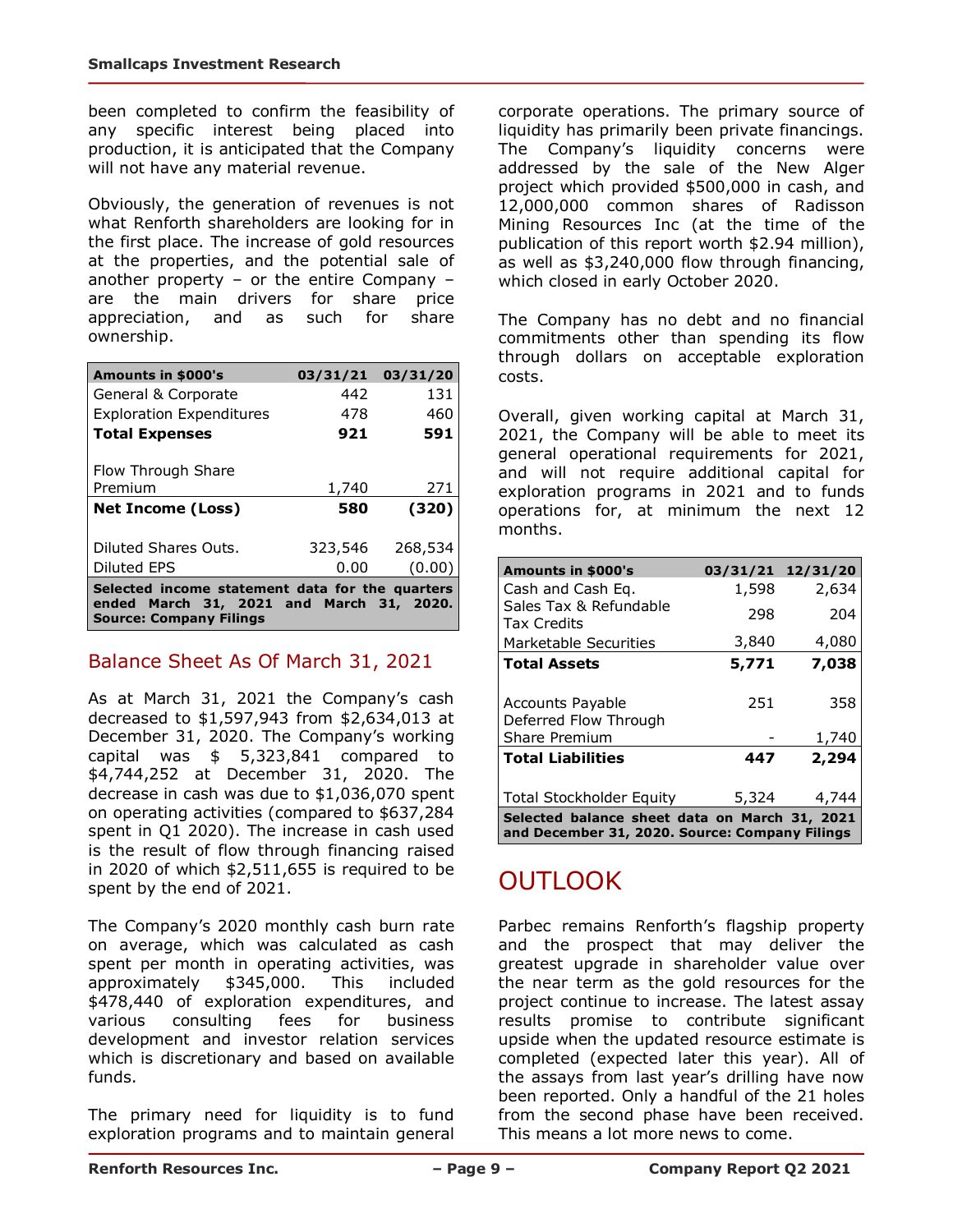The ongoing reporting of positive gold values builds the potential for a material upgrade to the overall deposit as the resource report is eventually updated. A larger and higher grade gold deposit will attract a premium market value as an acquisition target for a number of prospective suitors in the district.

Surimeau is emerging as a potential districtscale treasure trove of base and precious metals. The exploration targets already identified on this one property should keep the Company busy for many years.

The outlook for Surimeau has added an exciting dimension to the story. As the newest VMS discovery in Canada, the appeal of base metals leverage builds further speculative upside. Dubbed 'battery metals' as they are currently in demand for the fabrication of batteries to power electric vehicles, the spot prices for nickel and copper have been rising in recent months. There is also potential for a PGE component to be outlined as work continues, advancing the multi-metal value proposition further at Surimeau.

Malartic West is effectively the northern extension of the larger Surimeau project. Both properties are located within an established mining camp with significant production of precious and base metals. Abundant infrastructure including road and power access is in close proximity. Attractive structural geology has been mapped extending across the properties on a district scale. These systems have contributed to the enrichment of many of the most productive mineral deposits throughout the region.

And preliminary review is scheduled for Nixon-Bartleman with a historic data compilation to better guide pending exploration at that project.

It is hard to imagine a more attractive setting for a high value resource discovery. Meanwhile, the Province of Quebec has indicated that exploration and development of critical and strategic elements is a priority. The stakes are therefore very high as Renforth works to advance these properties and realize the discovery potential.

The impressive track record to achieve discovery success year after year is another highlight for this ambitious junior explorer that builds expectations for the current round. Renforth appears to be firing on all cylinders as a finely tuned exploration specialist.

#### Valuation

When we compare the enterprise value per ounce of gold resource of a number of development-stage junior gold mining companies to Renforth's, the latter trades significantly below the average.

We believe that as the precious metals, and commodities markets in general, become even firmer that investors will recognize the true potential of Renforth's property portfolio. All assay results from Parbec confirm the vast potential of the project, and increase its value for an acquisition by a third party who wants to take it into production.

Moreover, given the positive early results and strategic location of Surimeau, the potential to advance the discovery into a high-value VMS nickel deposit becomes realistic.

As a result, we reiterate our buy recommendation for Renforth Resources with a price target of \$0.23, which is an increase from \$0.19 in our previous report, and 155% above today's stock price.

### SHARE DATA & OWNERSHIP

As of March 31, 2021, Renforth had approximately 255.3 million common shares outstanding, of which management owns about 7% and Globex Mining Enterprises [TSX:GMX] approximately 4%.

In addition, the Company had approximately 52.5 million warrants outstanding with an average exercise price of \$0.09.

Finally, Renforth had 15.7 million stock options outstanding with a weighted average exercise price of \$0.06. Each stock option entitles its holder to purchase one common share of the Company.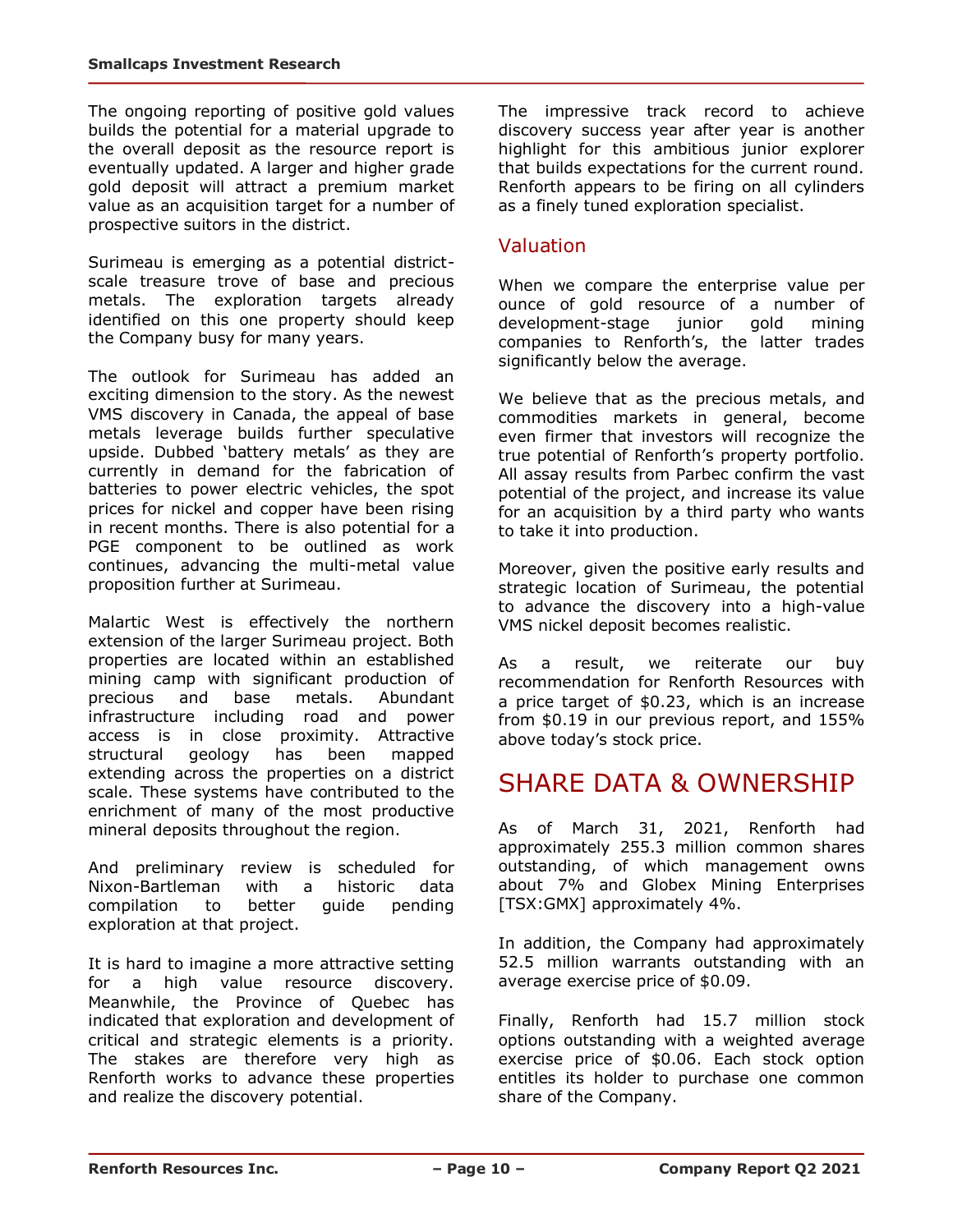### MANAGEMENT

#### **MS. NICOLE BREWSTER - PRESIDENT & CEO, DIRECTOR**

After spending some time in the capital markets world, Ms. Brewster joined a successful exploration contracting business, active in several countries and on several projects. Those included, amongst many others, supporting and executing the Ring of Fire chromite discovery programs and participating in the re-opening of a mine and associated brownfield exploration in the pyrite belt of southern Spain. Personal focus in logistics, project support and execution on time and on budget, corporate development and functioning as a modelling technician in Gemcom and Datamine, form the expertise brought to bear in Renforth. From a significant shareholder in Renforth to President, Ms. Brewster's over-riding motivation began as, and continues to be, to unlock the value of the Company's gold projects.

#### **MR. KYLE APPLEBY, CA – CFO**

Since 2007, Mr. Appleby has been providing CFO services to a number of public and private companies both domestic and international. He has focused on assisting companies with financial reporting and controls, governance, operations, financing and regulatory compliance. Prior to 2007, he worked for several public accounting firms in Canada. He is a member in good standing of the Chartered Professional Accountants of Canada and the Chartered Professional Accountants of Ontario.

#### **MR. WALLY RUDENSKY - INDEPENDENT DIRECTOR, AUDIT CHAIR**

Renforth's financial affairs are supervised by Mr. Wally Rudensky who, in addition to being an independent director for Renforth and the Chair of the Audit Committee, is also a Partner at MNP LLP who has been a chartered accountant since 1982. Mr. Rudensky specializes is in the areas of corporate finance and taxation in his practice and has been CFO and director for a number of public and private corporations in the energy sector. A graduate of Ryerson University, Mr. Rudensky has lectured on taxation to the Canadian institute of Chartered Accountants as well as various universities, business seminars and conferences.

#### **MS. JUDI WOOD - INDEPENDENT DIRECTOR**

Judi Wood brings to Renforth more than 35 years of banking experience in the United Kingdom and Canada, largely in the areas of merchant banking and corporate finance, attaining the role of Senior Vice President Treasury, Chairperson of the Asset/Liability Committee and a member of the Management Committee at Barclay's Bank of Canada, prior to its merger with HSBC. Upon retirement from HSBC, Ms. Wood held the role of Managing Director, Corporate and Institutional Banking. Ms. Wood is a founding and independent director of Renforth.

#### **MR. KURT BREEDE - P.ENG - INDEPENDENT DIRECTOR**

Kurt is senior geological engineer and marketing executive with over 20 years of experience in the mineral resource industry. He is former Vice President of geological and mining consultancy Watts, Griffis and McOuat, and prior to that was Senior Business Analyst with Gemcom Software (now Dassault Systèmes). He currently works as an independent Mineral Resource and Corporate Development Consultant, serving as Vice Chair of the CIM Toronto Branch Executive, and as a member of the CSA's Mining Technical Advisory and Monitoring Committee.

#### **MR. JOHN S. WEBSTER - INDEPENDENT TECHNICAL DIRECTOR**

John Webster (Camborne School of Mines) has an extensive background in mining and ore processing, having built and operated 15 world class mine developments in Australia, USA, Russia and FSU with emphasis on strategies, resourcing, consulting and operational management with BHP, Vostok Mining, Trafigura and Alexander Mining Plc. An Independent Technical Director for Renforth Mr. Webster contributes his highly innovative expertise in mining, construction, processing and environmental management techniques to our exploration strategies.

#### **DR. KELLIE LEITCH - INDEPENDENT DIRECTOR**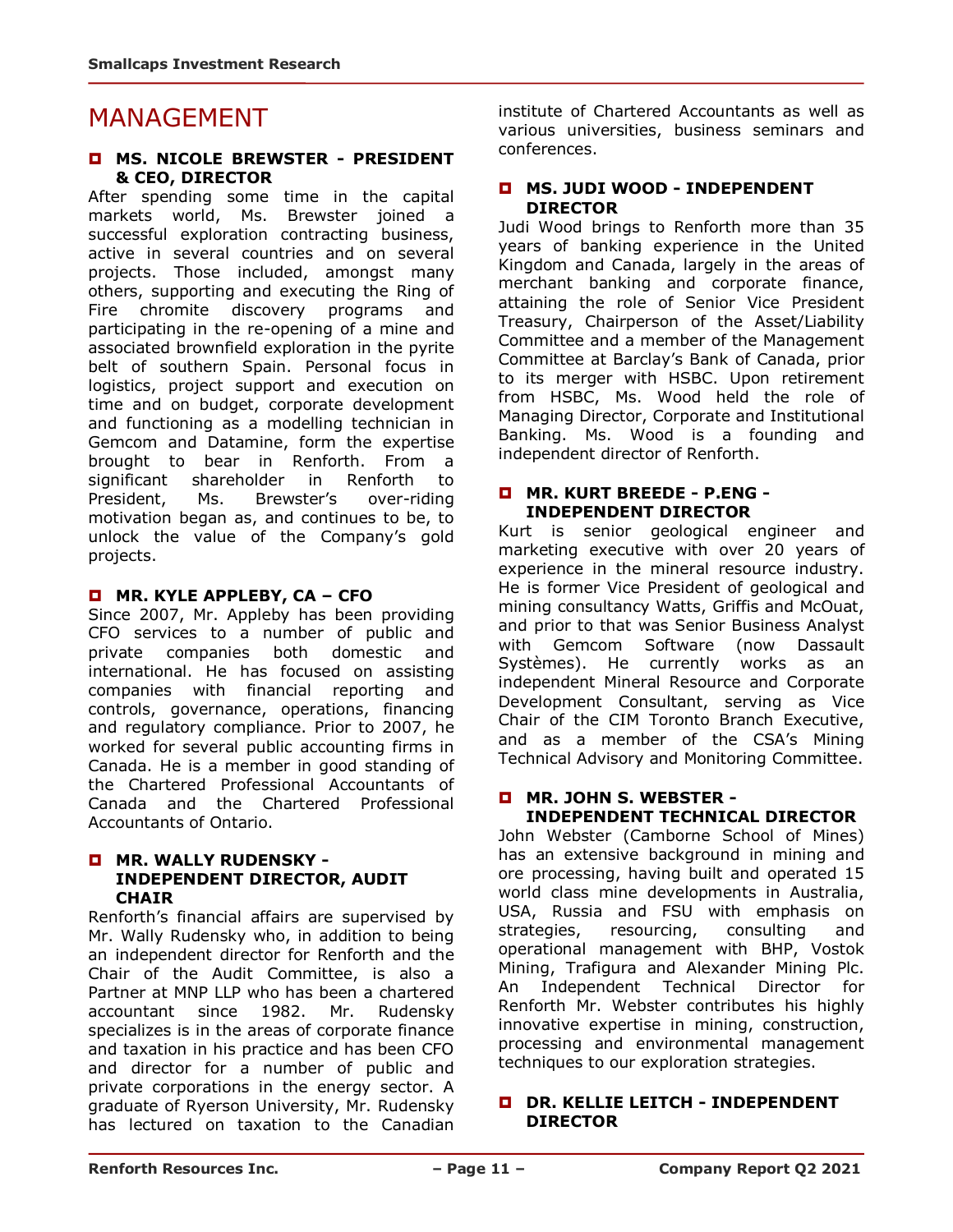The Hon. Dr. Kellie Leitch is the Chief of Pediatric Orthopaedic Surgery at the University of Mississippi Children's Hospital and a Professor at the University of Mississippi School of Business. Dr. Leitch was the Member of Parliament for Simcoe—Grey in the Canadian Parliament from 2011 to 2019. From 2013 – 2015 she served as the Minister of Labour and Minister of Status of Women, as well as serving on the Treasury Board and

Economic Committees of Cabinet within the Government of Canada. Dr. Leitch earned her Doctorate of Medicine from the University of Toronto in 1994 and her MBA from Dalhousie University in 1998. She completed her Orthopaedic Surgery Residency at University of Toronto and Paediatric Orthopaedic Fellowship at Children's Hospital of Los Angeles/University of Southern California in 2001 and 2002 respectively.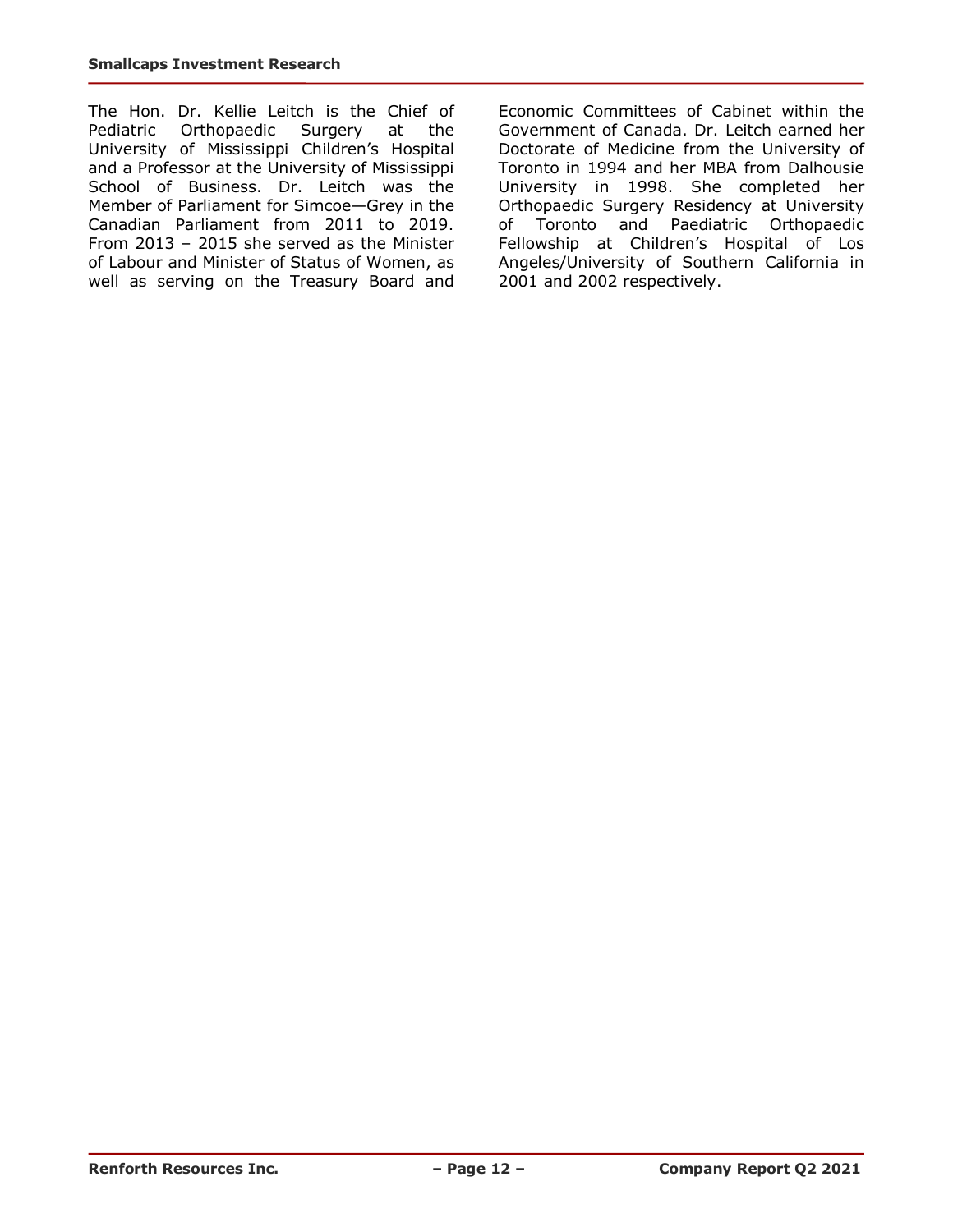# ANNUAL INCOME STATEMENT FY 2018 – 3M 2021

| <b>PERIOD ENDING</b>                          | <b>FY 2018</b> | <b>FY 2019</b>      | <b>FY 2020</b> | 3M 2021   |
|-----------------------------------------------|----------------|---------------------|----------------|-----------|
| <b>Expenses</b>                               |                |                     |                |           |
| General & Corporate                           | 400,497        | 424,069             | 532,182        | 442,165   |
| <b>Share Based Payments</b>                   | 421,449        | 65,250              | 112,100        |           |
| <b>Exploration Expenditures</b>               |                |                     |                | 478,440   |
| Loss Before Other Items                       | 821,946        | 489,319             | 644,282        | 920,605   |
|                                               |                |                     |                |           |
| Gain on sale New Alger                        |                |                     | 610,488        |           |
| Flow Through Share Premium                    | 434,203        | 9,606               | 270,985        | 1,740,194 |
| Change in Fair Value of Marketable Securities |                |                     |                | (240,000) |
| Gain on Sale of Partnership Units             | 91,320         |                     |                |           |
| Gain on Settlement of Debt                    | 69,360         |                     |                |           |
|                                               |                |                     |                |           |
| <b>Net Income (Loss)</b>                      |                | (227,063) (479,713) | 237,192        | 579,589   |

**Annual Income Statement FY 2018 – 3M 2021. Source: Company Filings**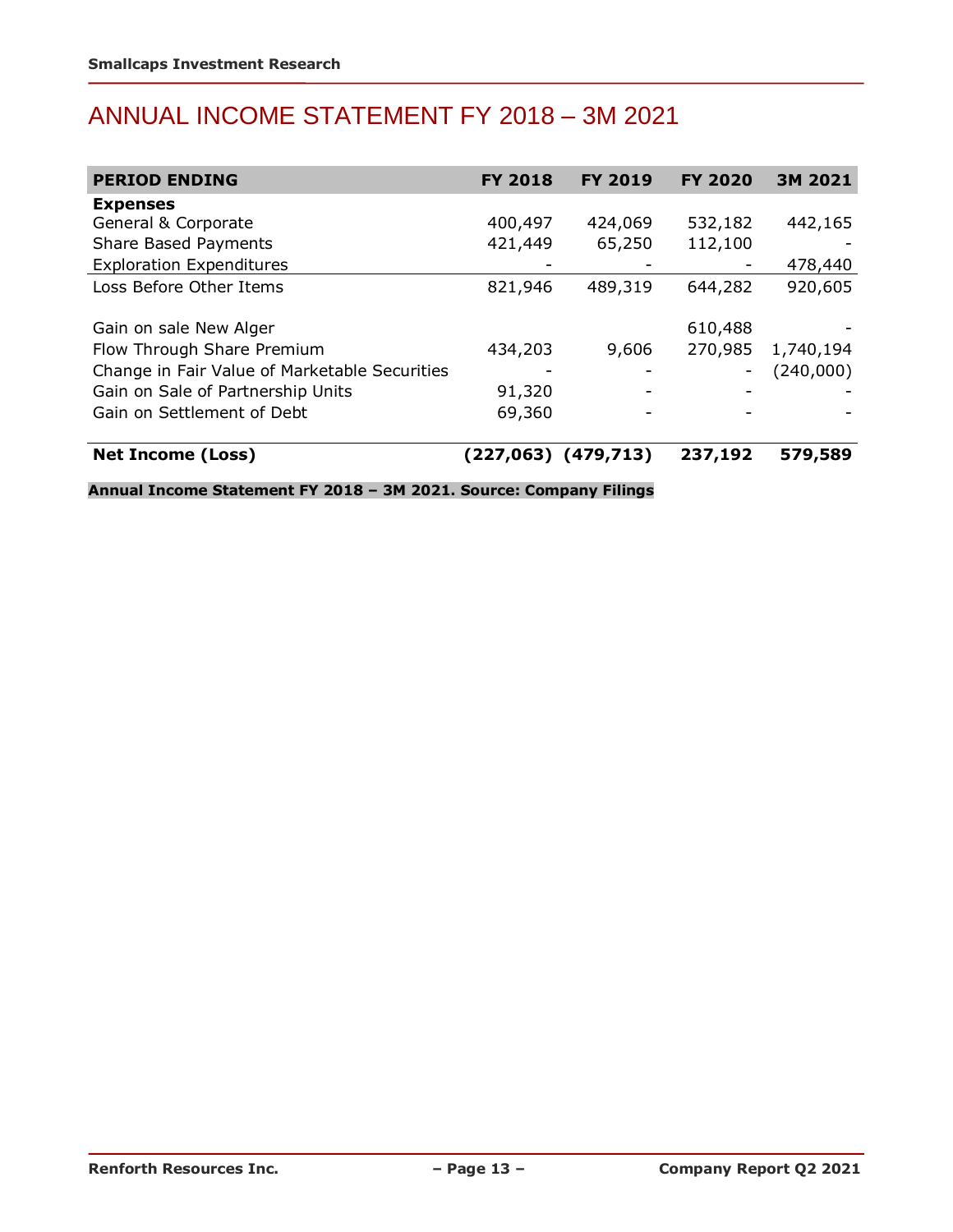

CA:RFR US: RFHRF GER: 9RR

#### Company Headquarters

1099 Kingston Road, Unit 269 Pickering, On L1v1b5 Canada

#### Company Contact Information

Nicole Brewster, President and CEO Phone: +1 416-818-1393 Email: nicole@renforthresources.com

#### About Smallcaps Investment Research

We're proud that Smallcaps Investment Research is recognized as one of the most trusted online sources on U.S. and Canadian small cap stocks. We've earned that trust because we only highlight stable, ethical companies to our visitors and newsletter subscribers. We focus on fundamentally undervalued companies with a market cap below \$100 million, and we have a special interest in stocks with a high potential, innovative product or service. Read our [About](http://smallcaps.us/about) for more information.

This Company Report is prepared and distributed by Smallcaps Investment Research.

Contact: [editor@smallcaps.us](mailto:editor@smallcaps.us)